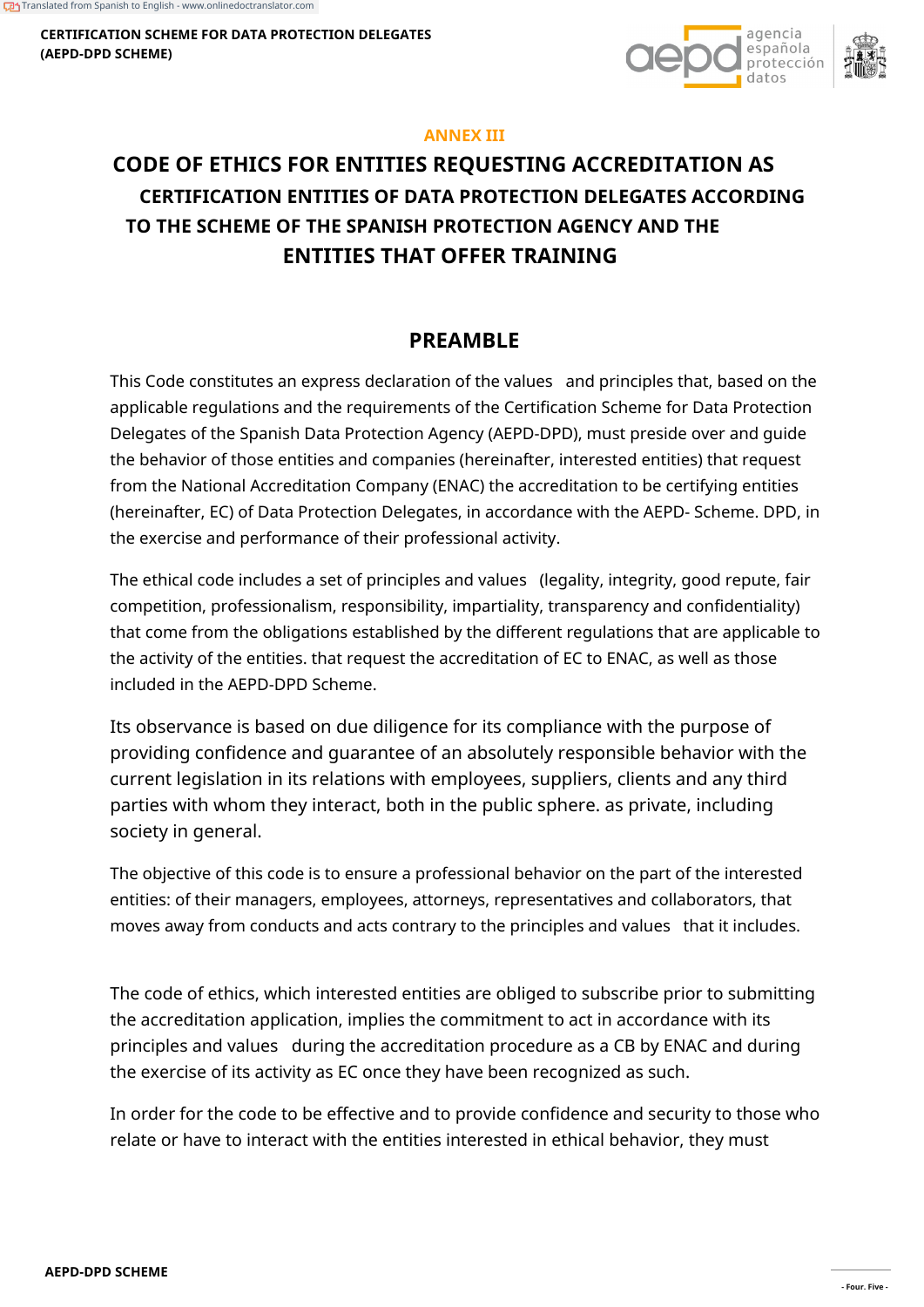

proceed to its diffusion come in directors, employees, attorneys, representatives and collaborators; establish procedures and structures for the communication and management of complaints; and for the supervision and control of its observance, functions that, where appropriate, may also be carried out by the AEPD to guarantee the proper functioning of the AEPD-DPD Scheme.

The code of ethics also applies to training entities, whose behavior within the framework of the AEPD-DPD Scheme must observe the principles and values it contains.

#### **ARTICLE I. SCOPE OF APPLICATION**

The principles and values contained in this ethical code are of mandatory observance and compliance for the entities that request from the National Accreditation Company (ENAC) to be accredited to certify DPD according to the AEPD-DPD Scheme, as well as by their managers, employees , attorneys-in-fact, representatives and collaborators, from the moment the application is submitted and during the exercise of their activity as CB within the framework of the AEPD-DPD Scheme.

It will be applicable to all companies that are part of the interested entities, including their managers, employees, attorneys, representatives and collaborators.

The code of ethics will apply to training entities, their managers, employees, attorneys, representatives and collaborators.

## **ARTICLE II. PRINCIPLES OF ACTION**

The interested entities and their companies, their managers, employees, proxies, representatives and proxies in the exercise of their activities will behave subject to the following principles:

**Legality,** The interested entities will strictly comply with the legislation and regulations in force at all times, and especially with the provisions of the AEPD-DPD Scheme, in order to prevent any illegal activity from being carried out and, in particular, practices or statements that in any way harm the ENAC, AEPD, the AEPD-DPD Scheme, or any of its actors.

Interested entities undertake to adopt the necessary measures so that their managers, employees, attorneys, representatives and collaborators are aware of the applicable regulations, including the principles and values of the ethical code and can observe them.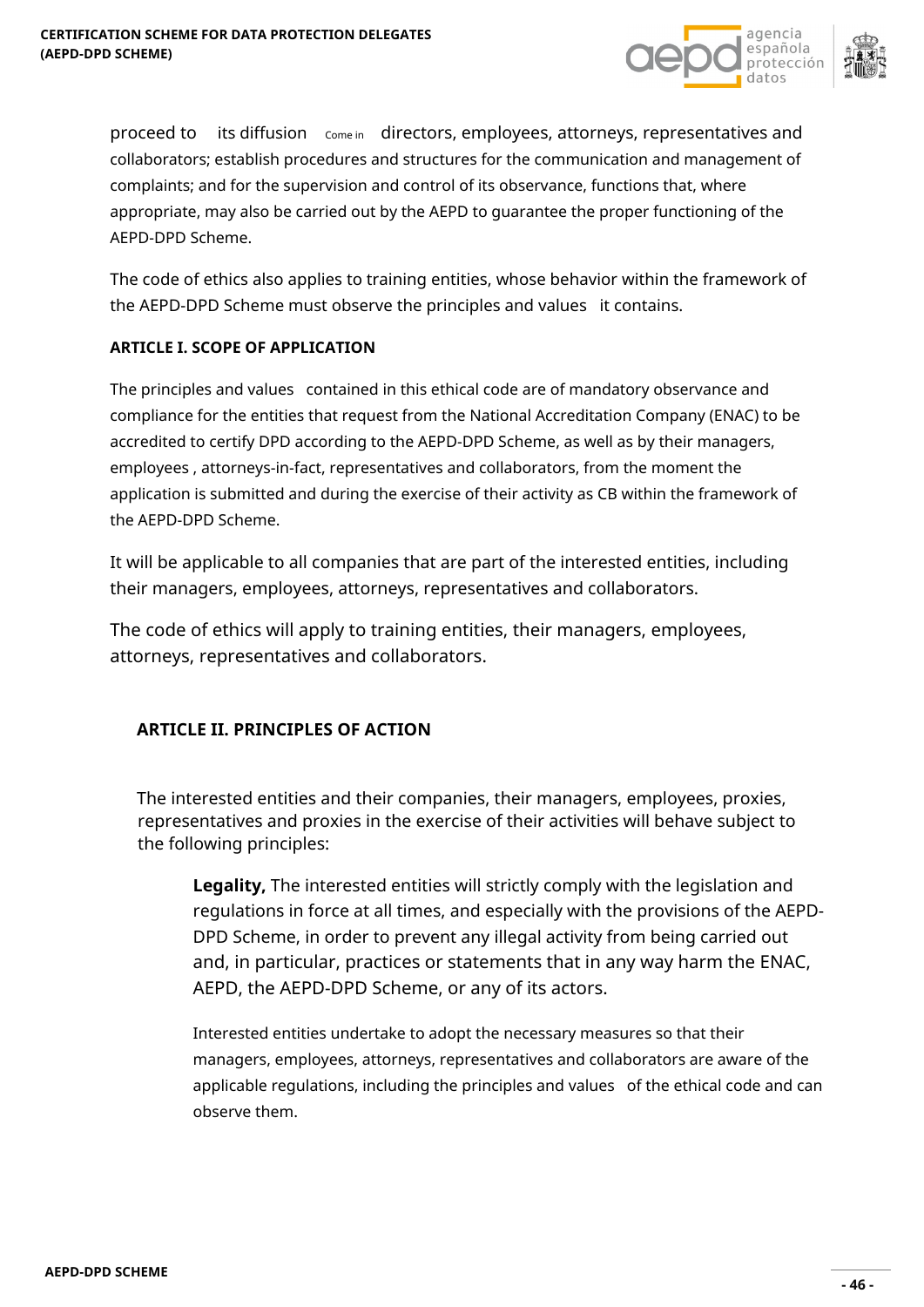



**Integrity,** The interested entities will carry out their activities at all times with professional ethics, honestly, professionally and in good faith, avoiding conflicts of interest.

**Honorability,** The interested entities must not have been subject to sanction in any of the areas of their activity and professional practice during the three (3) years prior to the presentation of the accreditation application, nor be sanctioned during their performance as CB.

**Fair competition,** The interested entities will carry out their professional activity in a fair manner, without allowing deceptive, fraudulent, or malicious behavior.

In data protection they will avoid aggressive practices such as:

Act with the intention of supplanting the identity of the Spanish Data Protection Agency or an autonomous data protection authority in making any communication to those responsible and in charge of the treatments or to the interested parties.

Generate the appearance that it is acting on behalf, on behalf of or in collaboration with the Spanish Agency for Data Protection or an autonomous data protection authority in the realization of any communication to those responsible and in charge of the treatments in which the sender offer your products or services.

Carry out commercial practices in which the decision-making power of the recipients is restricted by referring to the possible imposition of sanctions for breach of the personal data protection regulations.

Offer any type of document by which it is intended to create an appearance of compliance with the data protection provisions in a complementary way to the performance of training actions without having carried out the necessary actions to verify that said compliance is effectively produced.

Assume, without express designation of the person in charge or the person in charge of the treatment, the function of data protection delegate and communicate in such condition with the Spanish Agency for Data Protection or the regional data protection authorities.

**Responsibility,** In the development of their professional activities, the interested entities will assume the collaboration activities required by the AEPD and other public authorities, as well as the rest of the entities of the AEPDDPD Scheme for their proper development and maintenance, avoiding any conduct that damages their reputation. .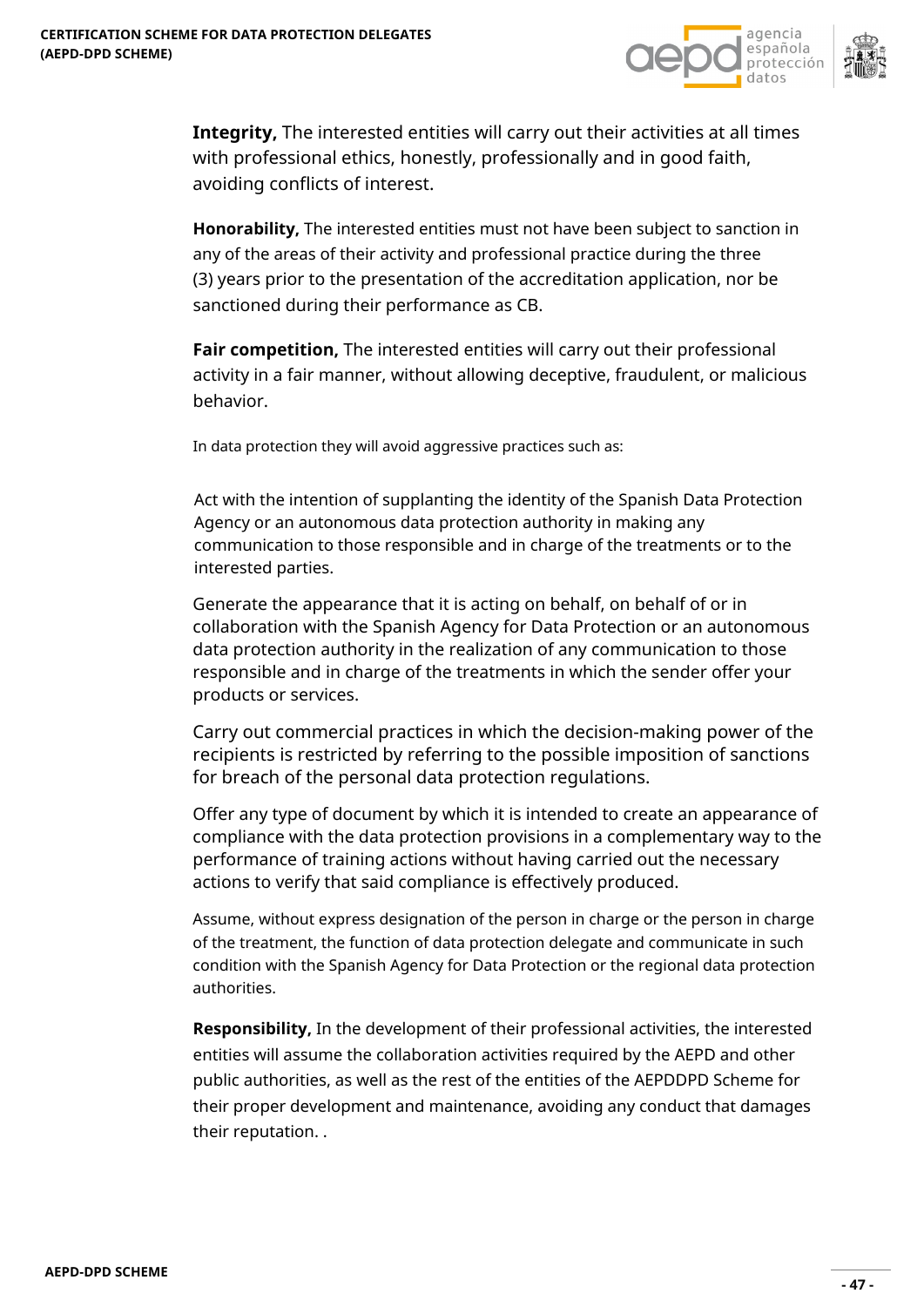



**Impartiality,** Interested entities will act objectively in their relationships with third parties, without accepting pressure or influences from third parties that could question their professional integrity, or that of their managers, employees, attorneys, representatives and collaborators, in particular with the training entities of the AEPD Scheme -DPD.

**Transparency,** The interested entities will act with transparency in the exercise of their professional activity, specifically within the scope of the AEPD-DPD Scheme that requires:

Inform all interested parties in a clear, precise and sufficient manner of all the aspects that come together in the professional practice as a CI, as long as they are not subject to the confidentiality regime, in which case they will be reserved and cannot be disclosed. .

Provide all interested parties with clarity, precision and sufficiency all relevant information on the certification process and on the status of accreditation

**Confidentiality,** The interested entities will respect and keep the necessary protection and reservation of the information to which they may have access due to their activity as CB, safeguarding the legitimate rights of all interested parties. Such information will not be used for your benefit or that of your staff, nor will it be disclosed to inappropriate parties.

## **ARTICLE III. RELATIONS WITH THE ORGANIZATION STAFF**

In their relationships with their employees, managers and collaborators, the interested entities:

They will provide the necessary means to communicate and disseminate the ethical code among all their employees.

They will avoid situations that may give rise to conflicts of interest with the activities of the organization.

They will establish procedures that allow the notification of conduct contrary to the ethical code and the AEPD-DPD scheme.

They will ensure that the personnel in their charge do not carry out illegal activities or conduct contrary to the ethical code and the AEPD-DPD Scheme.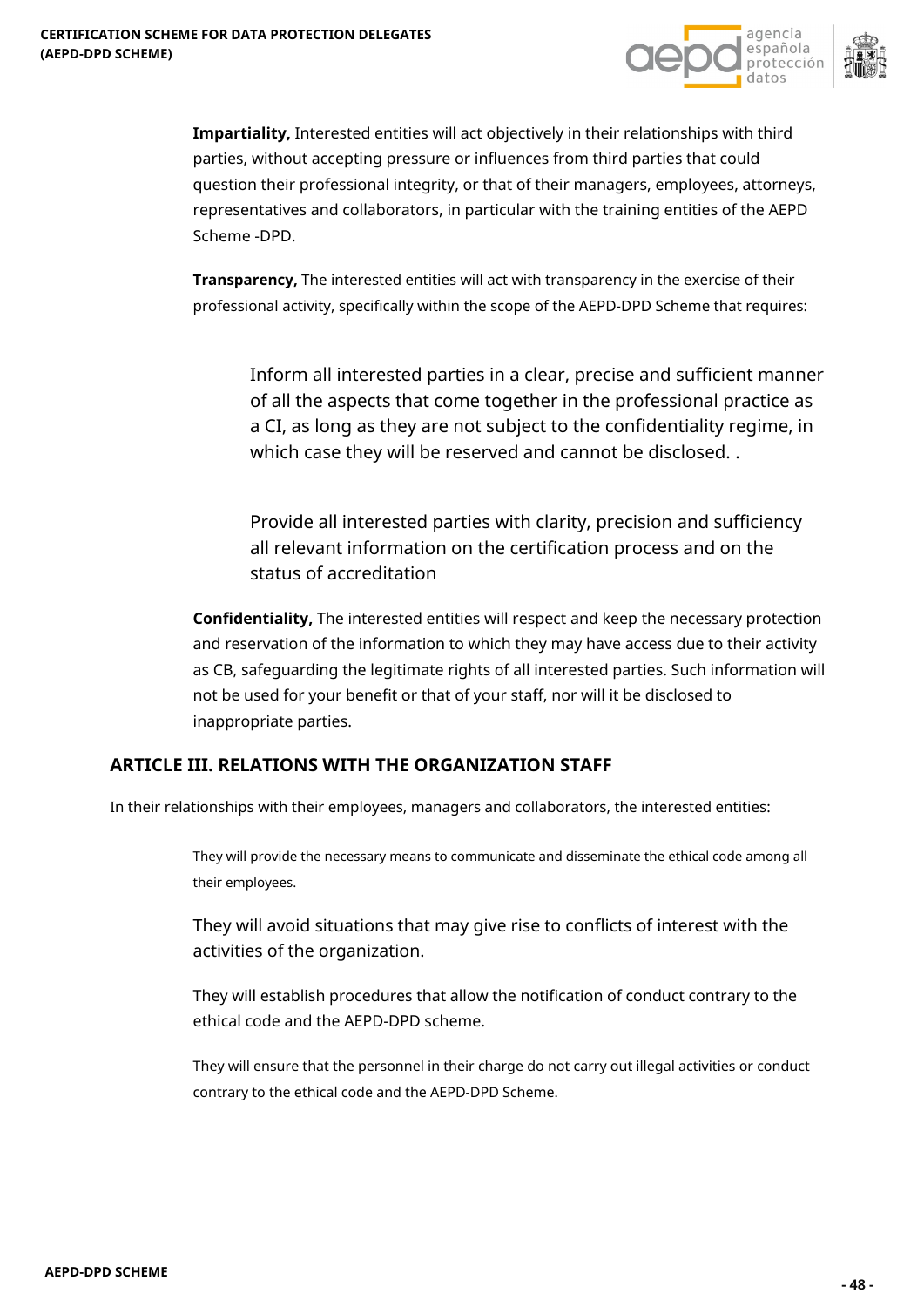

They will take responsibility of the performance of its managers, employees attorneys, representatives and collaborators.

#### **ARTICLE IV. RELATIONSHIPS WITH EXTERNAL COLLABORATORS, SUPPLIERS AND CUSTOMERS**

Interested entities:

They will establish relationships based on respect for current legislation, the AEPD-DPD Scheme, ethical behavior, loyalty, good faith, trust, respect and transparency.

They will act impartially and objectively in the collaborator selection processes, applying duly documented criteria of competence and quality, avoiding at all times the collision of interests, in particular with training entities.

They will guarantee absolute independence with the entities that provide training to the candidates to obtain the certification.

They will make known the content of this code of ethics.

## **ARTICLE V. RELATIONS WITH CLIENTS**

In their relationships with clients, interested entities:

They will make known the content of this code of ethics.

They will act ethically, with integrity, in good faith and professionally, aiming to achieve a high level of quality in the provision of their services, seeking the development of relationships based on trust, security and mutual respect.

They will always safeguard independence, avoiding that their professional performance is influenced by economic, family and friendship ties with clients, or their professional relationships outside of the activity of the CIs, and should not accept gifts or favors of any nature from the party. of these or their representatives.

They will not make or accept, directly or indirectly, any payment or service of greater value or different from that established for the service provided.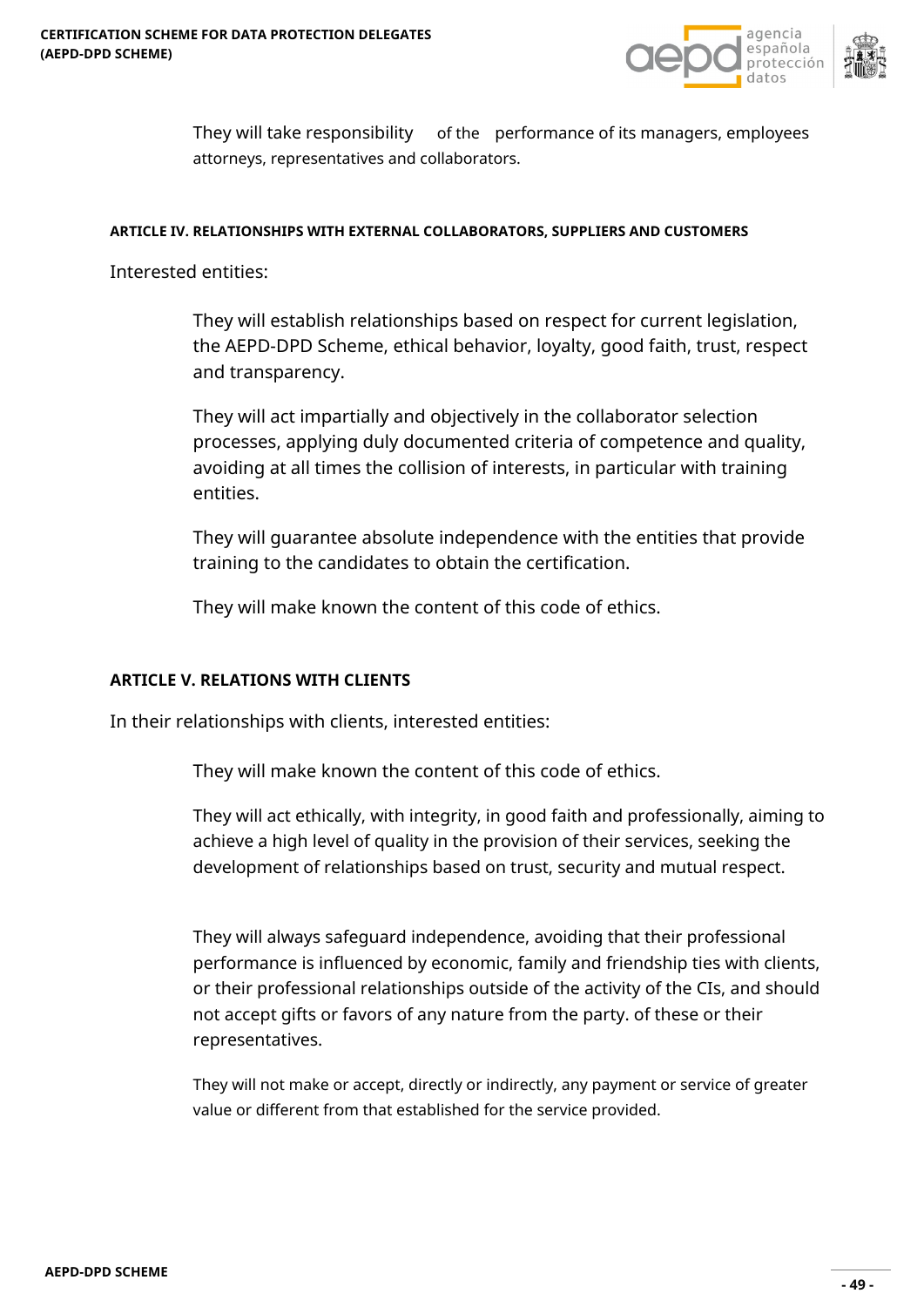

They will inform the client of any situation that may give rise to a conflict of interest in the provision of their services before assuming a professional assignment.

They will not carry out any promotional activity (advertising, informative material, or other) that may lead customers to an incorrect interpretation of the meaning of the Accreditation under the AEPD-DPD Scheme, or to expectations that do not respond to the real situation.

They will not offer the training required in the AEPD-DPD Scheme or advertise, on their website, or in other media, courses related to the AEPD-DPD Scheme.

They will not offer offers, discounts or other benefits to candidates to obtain the DPD certification because they come from certain training programs.

## **ARTICLE VI. RELATIONSHIP WITH PUBLIC AUTHORITIES AND BODIES**

Relations with institutions, agencies and public administrations (state, regional and local), especially with the AEPD, will be developed under the principle of maximum collaboration and scrupulous compliance with its resolutions. The communications, requirements and requests for information that the interested entities receive from authorities and public bodies must be attended to with diligence, within the established deadlines for this.

# **ARTICLE VII. CODE APPLICATION CONTROL**

The Certification and Training Entities will allow ENAC and the AEPD access to the registry of claims related to the ethical code and will fully collaborate with any action or investigation on compliance carried out by ENAC or the AEPD.

## **ARTICLE VIII. ACCEPTANCE AND INTERPRETATION OF THE CODE OF ETHICS**

The AEPD-DPD Scheme requires interested entities a high level of commitment to comply with the code of ethics.

Interested entities undertake to sign and apply this code of ethics that is part of the AEPD-DPD Scheme.